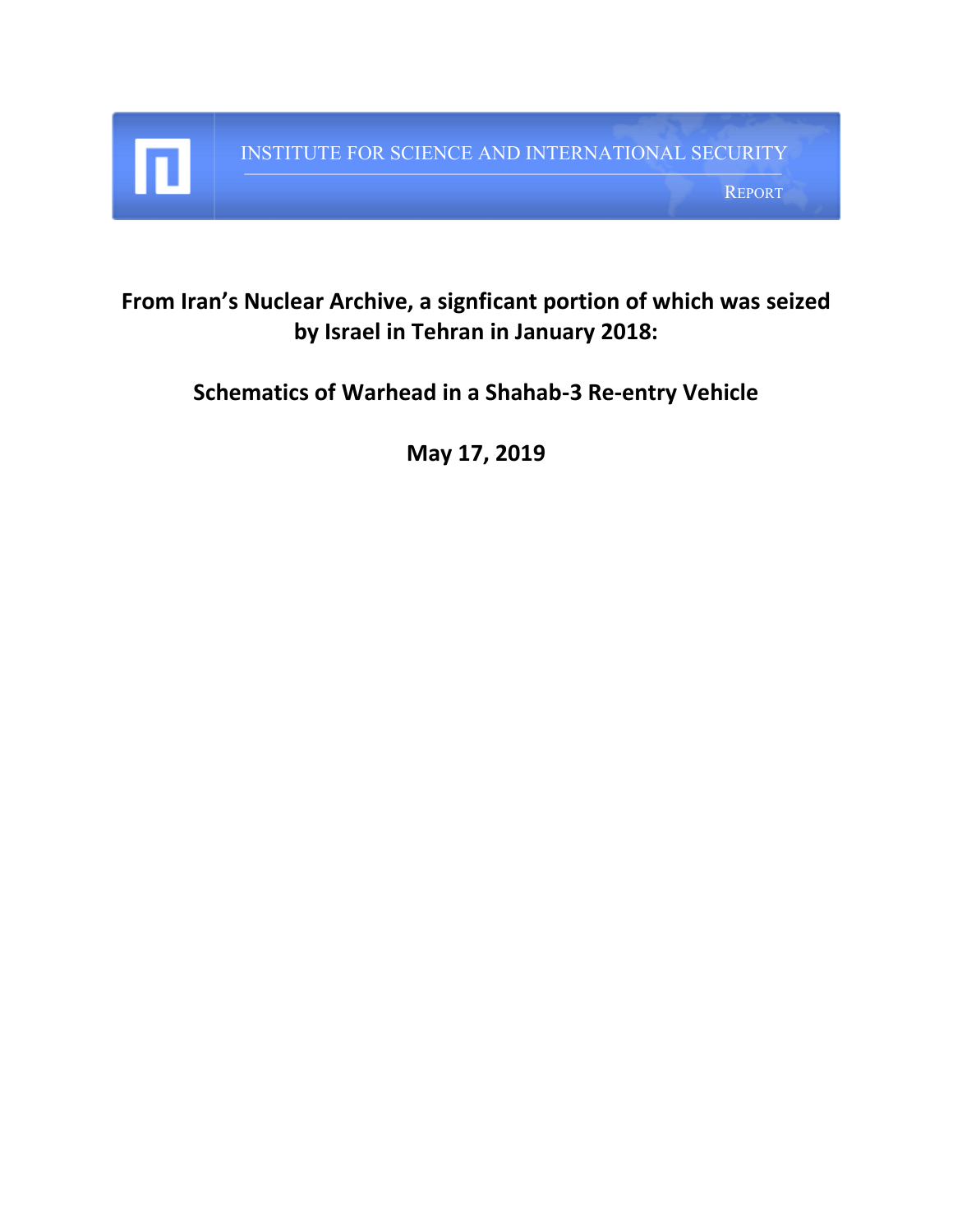

**Figure 1.** A schematic of a Shahab 3 re-entry vehicle with a "load" inside. The texts in the figure label have been only roughly translated. The top caption is "14 schematic figure shows the Shahab-3 warhead after installing the first cone which is equipped with the new load." The middle caption points to an inner structure which is labelled the "protector of the load." The bottom caption reads "14-schematic image from Shahab-3 warhead with new load."